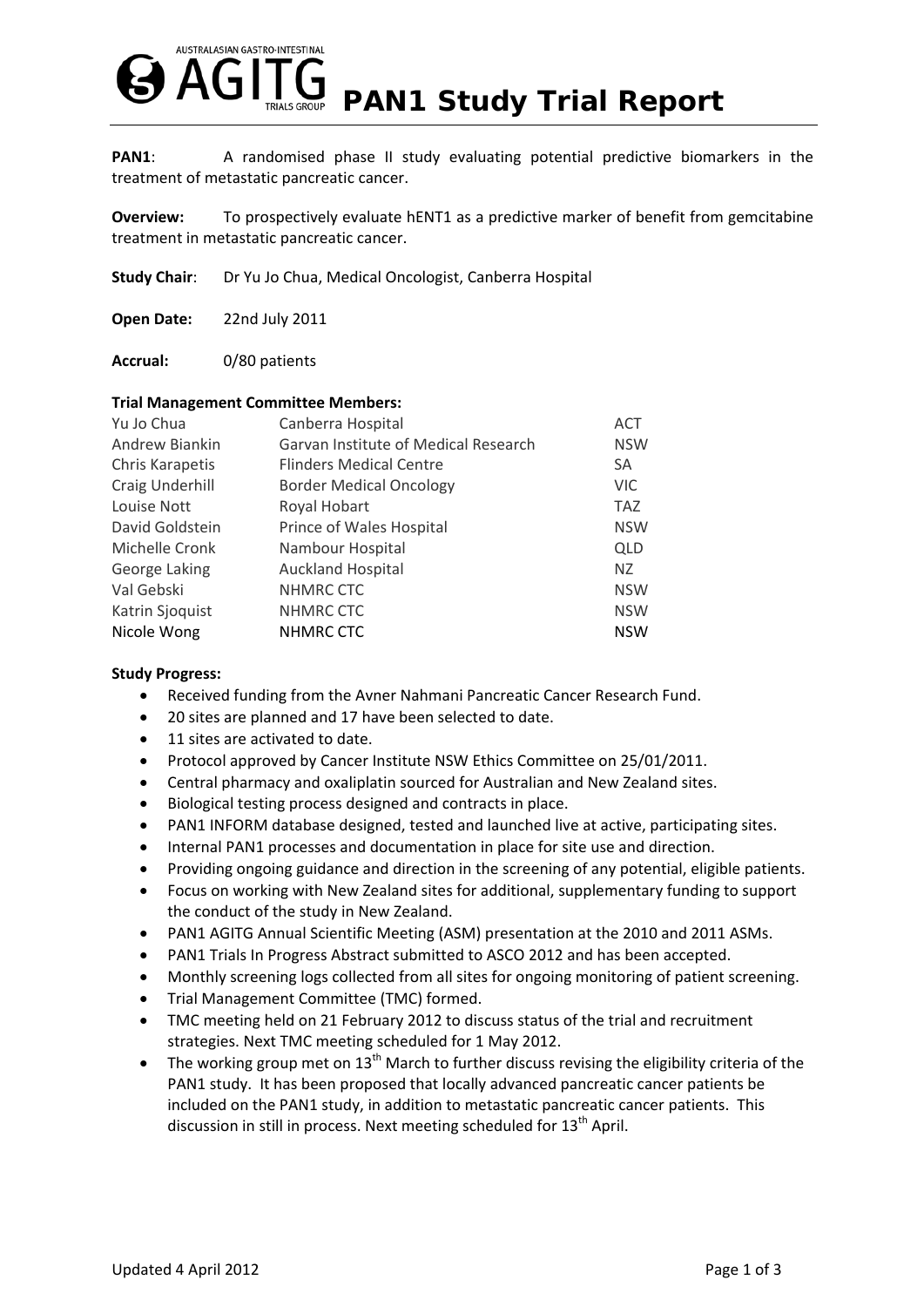

## **Site summary:**

| <b>Site Name</b>               | <b>Activation</b><br>Date | Recruitment |
|--------------------------------|---------------------------|-------------|
| Canberra Hospital              | 22/07/2011                | 0           |
| <b>Tweed Hospital</b>          | 27/07/2011                | 0           |
| Royal Hobart                   | 28/07/2011                | 0           |
| Nambour                        | 31/08/2011                | 0           |
| <b>Border Medical Oncology</b> | 22/09/2011                | 0           |
| <b>Geelong Hospital</b>        | 27/09/2011                | 0           |
| Townsville                     | 27/09/2011                | 0           |
| Royal North Shore              | 03/11/2011                | 0           |
| Port Macquarie                 | 23/11/2011                | 0           |
| <b>Flinders Medical Centre</b> | 12/12/2011                | 0           |
| Royal Perth                    | 17/01/2012                | U           |
| Christchurch Hospital          |                           |             |
| <b>Auckland Hospital</b>       |                           |             |
| <b>Prince of Wales</b>         |                           |             |
| Queen Elizabeth                |                           |             |
| Austin                         |                           |             |
| Calvary Mater                  |                           |             |

## **Screening logs: 36 patients screened to‐date. 2 patients in screening.**

|                       | # of Pts |                                                                                                 |
|-----------------------|----------|-------------------------------------------------------------------------------------------------|
| Site                  | screened | Reasons not recruited to trial                                                                  |
|                       |          | The patient was ineligible for the trial as they had a previous cancer                          |
|                       |          | diagnosed within the past 5 years.                                                              |
|                       |          | 2 patients did not have adequate liver function tests. The tissue for                           |
|                       |          | 1 patient was sent for hENT1 testing.                                                           |
|                       |          | 1 patient had non-measurable metastatic disease.                                                |
|                       |          | 1 patient had non-measurable disease and unable to biopsy primary                               |
|                       |          | tumour. Also declined chemotherapy.                                                             |
| Canberra Hospital     | 6        | 1 patient did not have metastatic disease.<br>$\overline{\phantom{a}}$                          |
|                       |          | 2 patients were eligible however did not want to join the study.<br>$\overline{\phantom{a}}$    |
|                       |          | 1 patient had elevated bilirubin results.                                                       |
|                       |          | 1 patient too unwell to join the study.                                                         |
| <b>Tweed Hospital</b> | 6        | 2 potential patients in screening.                                                              |
|                       |          | 1 patient did not have a core biopsy available and did not agree to<br>$\overline{\phantom{a}}$ |
|                       |          | have a core biopsy of their cancer;                                                             |
|                       |          | 1 patient had symptomatic coronary or cardiac insufficiency;                                    |
|                       |          | 2 patients did not have metastatic disease;                                                     |
|                       |          | 1 patient had bowel cancer and not pancreatic cancer;                                           |
| <b>Border Medical</b> |          | 1 patient had disease recurrence within 6 months after completion                               |
| Oncology              | 6        | of pervious chemotherapy.                                                                       |
|                       |          | 1 patient did not have metastatic disease;                                                      |
|                       |          | 1 patient did not have adequate liver function tests;                                           |
|                       |          | 1 patient had already commenced chemotherapy;<br>$\qquad \qquad -$                              |
|                       |          | 1 patient had had previous chemoradiotherapy which was not radio-                               |
|                       |          | sensitiser dose chemotherapy.                                                                   |
| Townsville            | 6        | 1 patient did not have a core biopsy available and did not agree to                             |